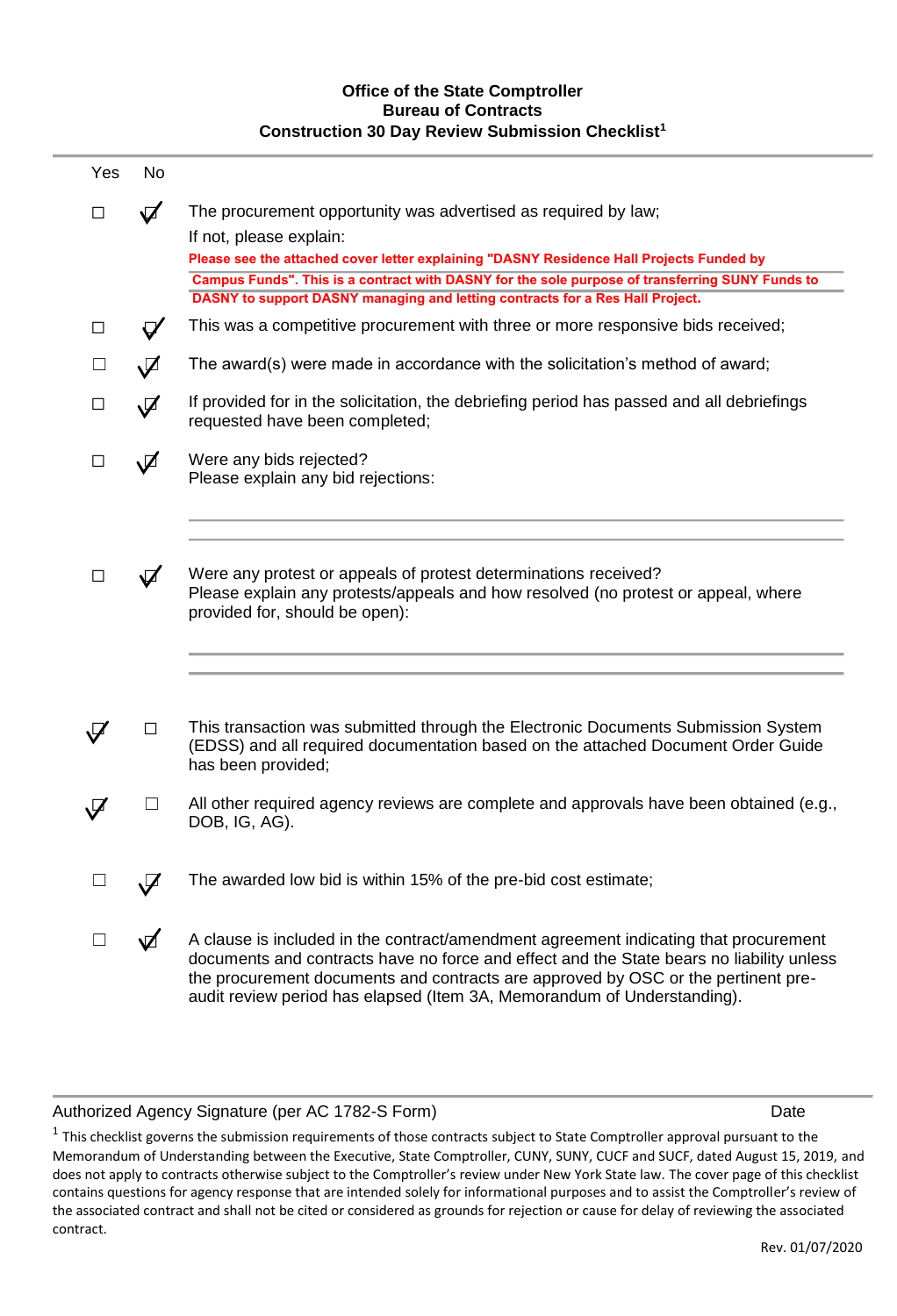# **Documentation Order Guide for Construction Contracts, Contract Amendments / Change Orders Subject to 30 Day Review**

# **(Transmitted via OSC's Electronic Document Submission System)**

## **New Construction Contract**

#### **1) Transaction Identifying Documents**

- Cover Letter which includes agency contact preferences, FOIL concerns, and any unique or unforeseen circumstances.
- SUNY Construction Procurement Checklist (Form 7554-00) **N/A**
- OSC Non-Approval Notice, if resubmission  **N/A**

### **2) Contract - N/A Approved Project Request Form Provided**

• Construction Contract Agreement or Purchase Order Document (including performance bond and labor and material bond, and all current appendixes, exhibits and attachments)

#### **3) Procurement Documents - N/A for all items in section 3**

- Project Manual (Invitation to Bid Package)
- New York State Contract Reporter Advertisement
- Newspaper advertisements
- Bid Tabulation, signed and dated
- All correspondence between agency and vendor pertaining to rejected or withdrawn bids
- When two or fewer responses are received:
	- o Agency justification of award with limited competition
	- o Canvass of those who did not bid and their responses, if applicable
- Original bids, including any withdrawn or rejected bids
- For Emergencies only
	- o Signed Declaration of Emergency
	- o Three quotes for Emergency
- Mandatory pre-bid conference and / or site visit sign-in sheet, transcript and items presented or distributed, if applicable
- If a Rebid, submit original Bid Tab and explanation why contract was rebid
- Subcontractor list for Campus funded projects under Wicks Law threshold, if applicable
- Wicks Law Waiver for Campus Let contracts, if applicable
- Project Labor Agreement and Due Diligence Study, if applicable
- Any debriefing or protest/appeal correspondence/documentation relative to the procurement (Note: all protests, and appeals where provided for, must be resolved prior to submission to OSC)
- Municipal Resolution/Authority Board Resolution authorizing the Municipality or Authority to enter into contract, if applicable
- Pre-Bid Cost Estimate
	- $\circ$  Price justification if awarded bid is not within 15% of estimate
	- Revised estimate if awarded bid is higher than the pre bid estimate by more than 15%
	- Procurement Lobbying Act documentation as required by law
- Sexual Harassment Prevention documentation as required by law